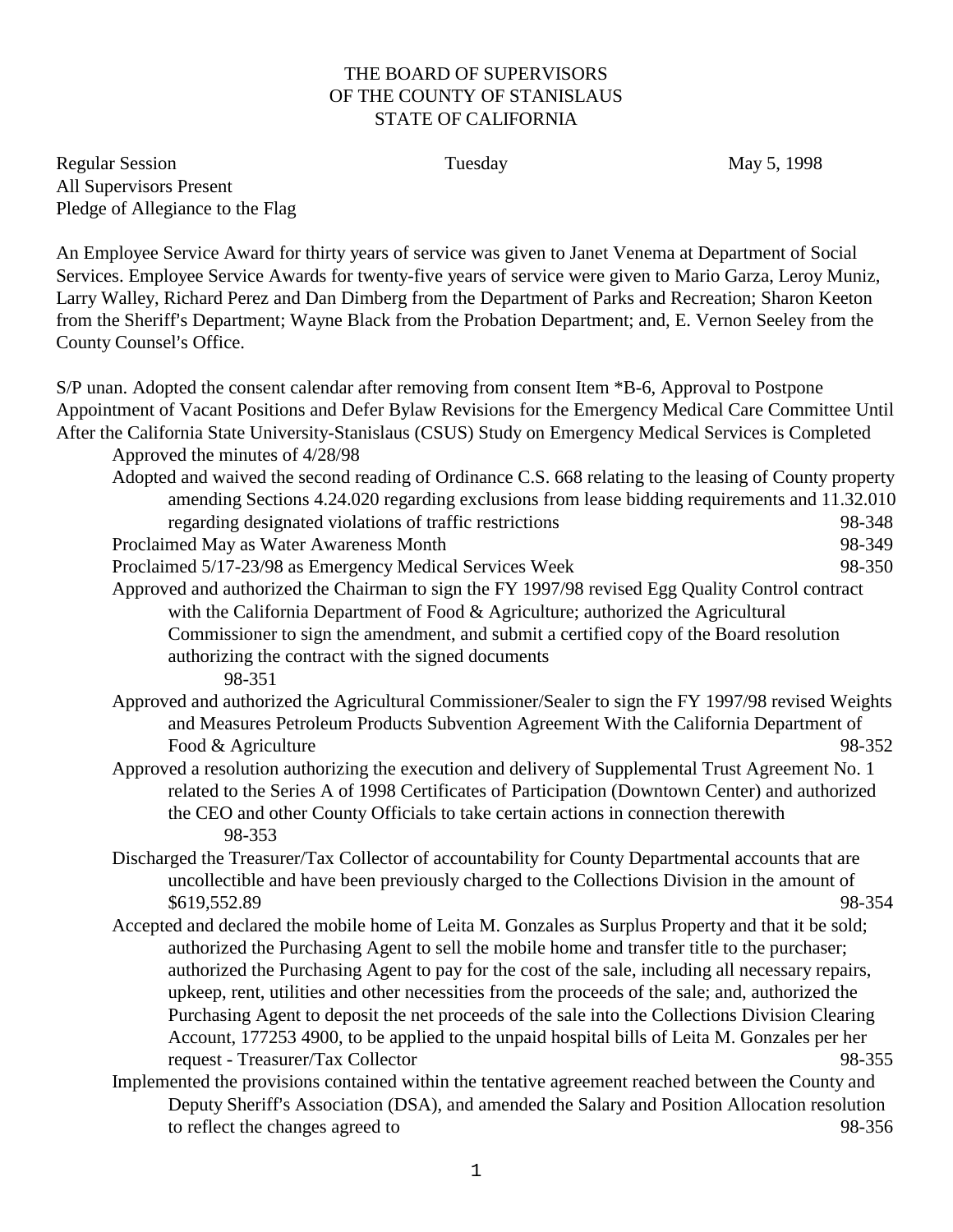- Approved the right-of-way acquisition agreement for the Charles J. Ferry Parcel for the Salado Creek Storm Drain Project; authorized the Chairman to sign the said right-of-way acquisition agreement; authorized the Auditor-Controller to issue a warrant in the amount of \$2,500 per Expenditure Voucher, payable to Fidelity National Title Company for escrow #903700; and, authorized the Auditor-Controller to increase Appropriations and Revenue by \$3,750 in the Project Account to cover the cost of the purchase price plus escrow and title report fees 98-357
- Approved the right-of-way acquisition agreement for the Scheuber Parcel for Salado Creek Storm Drain Project; authorized the Chairman to sign the right-of-way acquisition agreement; authorized the Auditor-Controller to issue a warrant in the amount of \$8,000 per Expenditure Voucher, payable to Fidelity National Title Company for escrow #903699; and, authorized the Auditor-Controller to increase Appropriations and Revenue by \$9,250 in the Project Account to cover the cost of the purchase price plus escrow and title report fees 98-358 Authorized support for SB 2012 (Child Support: Incentives Paid to Counties) and opposition to AB 2586 (Emergency Medical Services) 98-359

## **Recessed to sit as the Stanislaus County Capital Financing Authority at 9:38 a.m.**

| C/P unan. Approved the consent calendar |  | $(1-2590)$ |
|-----------------------------------------|--|------------|
| Approved minutes for 2/24/98            |  |            |

S/C Approved a resolution authorizing the execution and delivery of Supplemental Trust Agreement #1 related to the Series A of 1998 Certificates of Participation (Downtown Center) and authorized the Chairman and Secretary of the Authority to take certain actions in connection therewith 98-362

## **Adjourned to sit as the Stanislaus County Board of Supervisors at 9:40 a.m.**

P/M unan. Approved increases in tipping fee for refuse at the Stanislaus Waste-to-Energy Facility from \$37.50 to \$40.25 per ton, effective  $7/1/98$  98-363 (1-2696)

C/S unan. Approved Fink Road Landfill tipping fee increase for normal waste refuse at the Fink Road Landfill from \$37.50 to \$40.25 per ton, effective 7/1/9,8 and approved Landfill tipping fee decrease for Waste-to-Energy Facility Combustion Ash Disposal at the Fink Road Landfill from \$26.70 to \$24.80 per ton, effective 7/1/98 98-364 (2-1957

S/C unan. Approved the CEO Officer's Third Quarter Fiscal Report for FY 1997-98; authorized the CEO and the Auditor-Controller to make the necessary adjustments and transfers and other technical adjustments as recommended in the report; directed the CEO to take the necessary actions to end the Fiscal Year in a positive fiscal position; authorized the Auditor-Controller to make the necessary year-end closing entries as approved by the CEO; amended the Salary and Position Allocation resolution to reflect the staffing changes outlined in staffing impacts; approved the 1998-1999 Proposed Budget process and schedule; authorized the repayment from reserves for the \$1.5 million advance of equity to the 10th Street Place Project and authorized the CEO and the Auditor-Controller to execute the necessary repayment plan from the Public Facility Fees, Courthouse and Criminal Justice Funds; and, authorized the CEO and the Auditor-Controller to transfer from Contingencies monies necessary to cover the cost of negotiated salary increases at year end 98-361 (2-1756

C/S Approved postponing the appointment of vacant positions and any revisions to the bylaws for the Emergency Medical Care Committee until after the California State University-Stanislaus (CSUS) Study on Emergency Medical Services is completed; directed the Clerk to post and advertise the recommended EMCC vacancies to be filled; and, directed the Clerk to send Certificates of Appreciation to EMCC members Donald